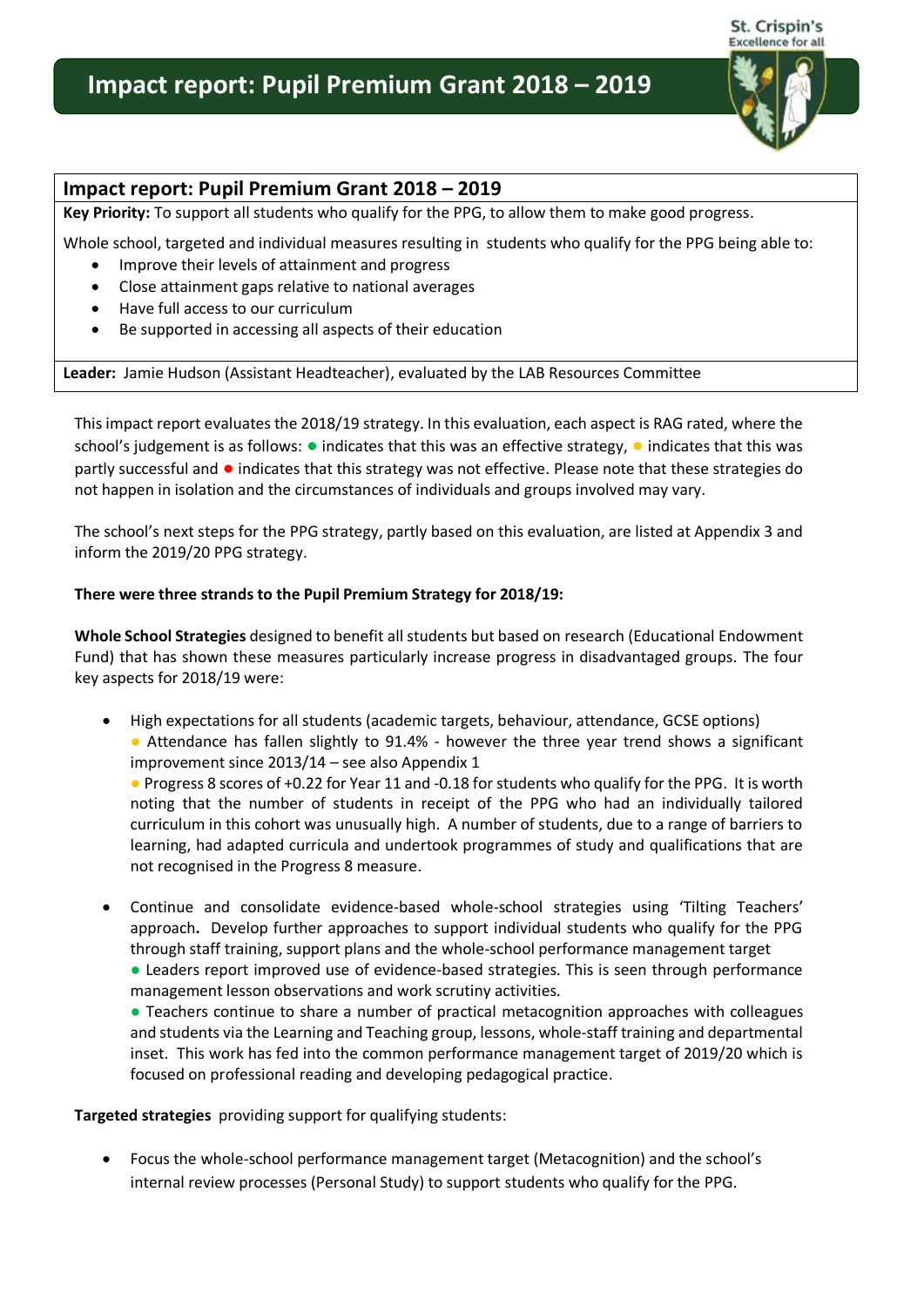● There is a clear improvement in teachers' understanding and application of metacognition and work scrutiny and observations show that this is now embedded in practice.

 Measures to improve the attendance and punctuality of students who qualify for the PPG including Mentoring, Restorative Practice, Individual Targeted Intervention and use of the Reflection Room

• The attendance for students in receipt of for the PPG was 91.4%. This slight reduction from the previous year is largely due to a number of students who were persistently absent from school. This underlines the importance of the work done to remove barriers to attendance and participation in school life. In line with national trends, the attendance of students in the younger years remains slightly better than that of those in the older years. Please see also Appendix 2 for information about the Reflection Room

 Mentoring support including employability skills workshops, mentoring schemes and the Adviza service

● This continues to be successful and informs students' choices of courses at KS4 and KS5. Support is given to those students who are in Bridge and SucSEED with visits to colleges arranged by the school helping vulnerable students secure their next steps in education.

 Measures to remove Barriers to Learning (eg transport, uniform, educational visits, revision guides)

● This continues to be successful and informs students' choices of courses at KS4 and KS5. Support is given to those students who are in Bridge and SucSEED with visits to colleges arranged by the school helping vulnerable students secure their next steps in education.

- Learning Bursaries are now further embedded in school, with those Y11 students who made the widest use of the scheme achieving a P8 score of +0.50.
- Transition support Family First approach, close partnership working between KS2 and KS3 teachers

● In addition to the excellent and established pastoral and SEN transition support, academic transition work became further established in 2018/19. A wide range of teachers of KS2 and KS3 students participated in cross-phase visits and we took a leading role in the Wokingham Academic Transition Working Party. Examples of Y6 students' written work continue to be shared by many schools and are successfully used as a reference point for teachers to help reduce the chances of a dip in performance during KS3.

**Individual Strategies** to support those students in receipt of the PPG who are underperforming, at risk of underperforming or at risk of disengagement with Education:

• KS3 Intervention (Literacy)

● 10 students received individual literacy tuition with a qualified specialist teacher throughout the academic year. Progress is evaluated through standardised testing. At the end of the year, all students had progressed their standard WRAT (Wide Range Achievement Test) in at least two of the three aspects, with 7 out of 10 improving one or more aspect by 6 standard points or more and 4 out of 10 improving one or more aspect by 10 standard points or more. When asked to reflect on their support, students rated the sessions at an average score of 8.5/10. They reported that the sessions were useful in increasing their confidence and fluency in literacy.

KS4 Intervention (English, Maths and Science)

● In English, students who qualify for the PPG achieved ALPS 5 and an indicative Progress 8 score of -0.49

● In Mathematics, students who qualify for the PPG achieved ALPS 7 and an indicative Progress 8 score of -0.30.

● In Science (Trilogy), students who qualify for the PPG achieved ALPS 8 and an indicative Progress 8 score of -0.60.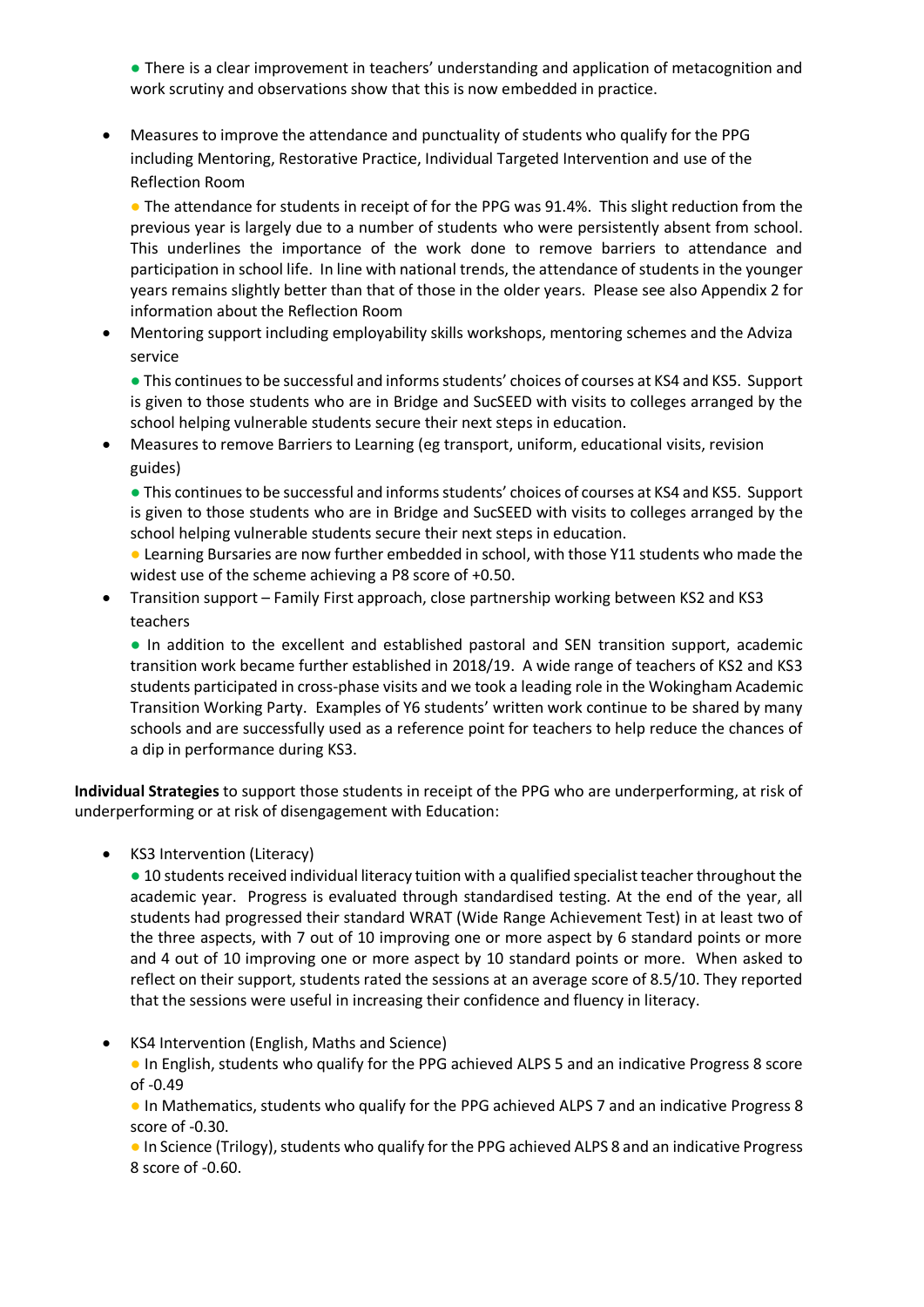● In BTEC Animal Care, students who qualify for the PPG achieved an indicative Progress 8 score of +0.51. (BTEC Animal Care was selected as a course that would encourage better attitudes to learning in Science for lower ability students. In both the attitudes shown and the outcomes of the course it has been a significantly successful programme of study.)

## **Appendix 1**

|                                |          |                           |                                |           |            |            | St. Criunio's         |                      |  |  |
|--------------------------------|----------|---------------------------|--------------------------------|-----------|------------|------------|-----------------------|----------------------|--|--|
| <b>WHOLE SCHOOL ATTENDANCE</b> |          |                           |                                |           |            |            |                       |                      |  |  |
| Term                           | % Attend | <b>Authorised Absence</b> | <b>Unauthorised</b><br>Absence | PP        | <b>SEN</b> | <b>CLA</b> | EAL                   | RAISE/<br><b>ASP</b> |  |  |
| Autumn 2017                    | 96.3     | 3.4                       | 0.3                            | 94.1      | 95.1       | 98.2       | 96.4                  |                      |  |  |
| Spring 2018                    | 95.5     | 4.1                       | 0.5                            | 91.6      | 92.5       | 93.4       | 96.1                  | 95.9                 |  |  |
| Summer 2018                    | 93.6     | 5.89                      | 0.5                            | 90.5      | 91.8       | 89.7       | 93.6                  |                      |  |  |
| 2017-2018                      | 95.1     | 4.5                       | 0.4                            | $92.1$ mm | 93.1       | 93.8       | 95.4 <sub>1</sub>     |                      |  |  |
| Autumn 2018                    | 96.0     | 3.6                       | 0.4                            | 92.1      | 93.3       | 99.1       | 96.3                  |                      |  |  |
| Spring 2019                    | 95.3     | 4.2                       | 0.5                            | 92.3      | 92.5       | 96.8       | 96.1                  | 95.7                 |  |  |
| Summer 2019                    | 93.3     | 5.8                       | 0.8                            | 89.7      | 89.73      | 94.1       | 93.3                  |                      |  |  |
| 2018-2019                      | 94.9     | 4.5                       | 0.6                            | 91.4      | 91.8       | 96.7 m     | $95.2 \, \mathrm{mm}$ |                      |  |  |

### **School Attendance – medium-term trends**

## **Appendix 2 – The Reflection Room**

The Reflection Room enables students to reflect on their conduct and prepare for readmission to the main school whilst working in a safe learning environment. Fixed Term Exclusions lead to a loss of valuable learning time and in some cases, result in the student being alone at home for the day and therefore not having the opportunity to learn from their behaviour. Although a meeting with the Headteacher is part of the Fixed Term Exclusion process, in the past, our hard to reach parents would not always attend and in other cases, were unhappy that they had to 'burden' the consequences of their child's behaviour.

The Reflection Room therefore ensures that students are able to reflect on their behaviour, avoid the loss of curriculum time, prepare for readmission to main school and provide a proper apology for poor behaviour (to the member of staff in appropriate as part of our Restorative Practice programme).

Since the establishment of the Reflection Room, we have had no fixed term exclusions. This maintains students' focus on learning and improved attendance. In 2018/19 there were 59 occurrences where the Reflection Room was used, with 34 different students.

For the 2018/19 academic year, 68% of the students who used the reflection room did not have to have the sanction repeated due to further serious poor behaviour. In the last full school year (2012/13) prior to establishing the Reflection Room, only 39% of the 41 students who had fixed term exclusions did not have the sanction repeated.

### **Appendix 3 – Key learning for Pupil Premium Strategy 2019/20**

- Continue developing the pedagogical and subject knowledge of staff (further consolidating work on Metacognition, Oracy and Personal Study) through the common performance management target of professional reading.
- Expand Learning Bursaries for students in KS4 into Y9, once students have completed their options choices. Engage Heads of Department and parents in choices of additional materials for students who are reluctant to use the Learning Bursary